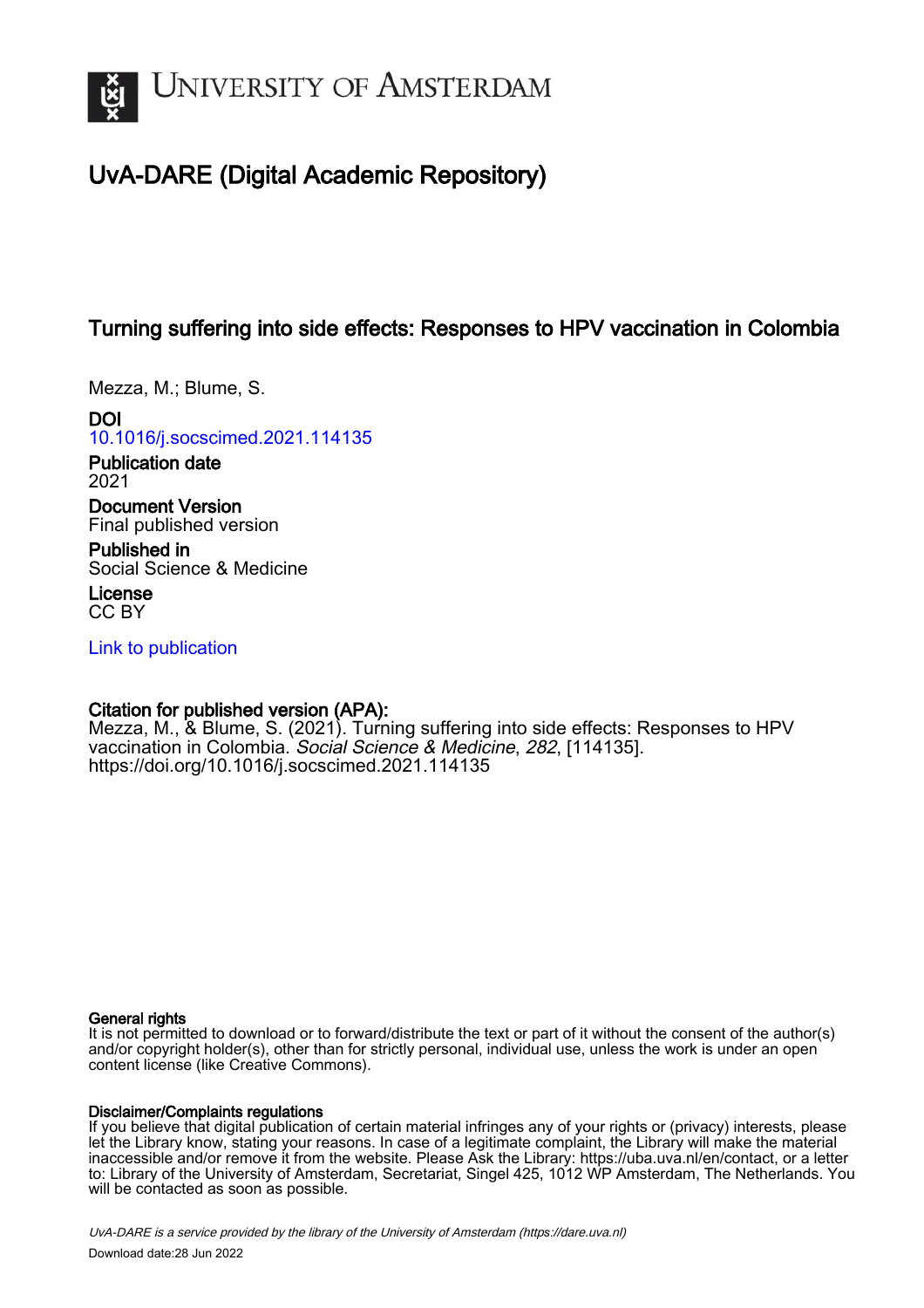

Contents lists available at [ScienceDirect](www.sciencedirect.com/science/journal/02779536)

Social Science & Medicine



journal homepage: [www.elsevier.com/locate/socscimed](https://www.elsevier.com/locate/socscimed)

# Turning suffering into side effects: Responses to HPV vaccination in Colombia

# Maurizia Mezza \* , Stuart Blume

*Amsterdam Institute for Social Sciences Research, University of Amsterdam, the Netherlands* 

#### ARTICLE INFO

#### ABSTRACT

*Keywords:*  Vaccines HPV vaccine Side effects Ethnography Mass Psychogenic illness Marginality Public health Epidemiology Pharmacovigilance

How do unpleasant post-vaccination symptoms become recognized as vaccine 'side effects'? In this paper, we argue that it is not necessarily the logical outcome of scientific verification that it is said to be. The paper draws on an ethnographic study carried out in a small town, El Carmen de Bolivar, on Colombia's Caribbean coast from February through May 2019. In 2014, hundreds of girls in the town reported a range of mysterious symptoms following mass vaccination against the Human Papilloma Virus (HPV). Denying the girls' insistence that their symptoms were due to the vaccine, the official diagnosis was Mass Psychogenic Illness. Comparing these events with studies of controversial responses to other vaccines, we suggest that the pathway from post-vaccination symptoms to 'side effects' is cognitively and socially complex. In particular, it is context-dependent. Drawing on research in medical anthropology, sociology and STS, we argue that the official diagnosis was influenced by the subjects' marginal status; by a projection of the region's violent past onto individual inhabitants; by health professionals' commitment to a restricted notion of evidence (devaluing patients' own accounts); and by an institutional inability or unwillingness to stand against 'global consensus', which deems HPV safe.

#### **1. Introduction**

Through the second half of the twentieth-century vaccines came to be seen as the most effective, and the most cost-effective, tool of public health. They became increasingly central to preventive health: the basis for smallpox eradication and the Expanded Program of Immunization established by the World Health Organization in 1974. On occasion, public controversy regarding the safety of a vaccine led to a loss of confidence in the vaccine or to claims for damages. Worried at the prospect of being held liable for vaccine-related injury, in the United States some pharmaceutical companies abandoned vaccine production. In response, and in order to reassure the industry and protect the vaccine supply, in 1986 the United States Congress passed the National Childhood Vaccine Injury Act ([Blume, 2017](#page-7-0), p. 150). One of its requirements was that any 'adverse event' following, and perhaps due to, vaccination be reported to a central registry. Established in 1990 and managed jointly by the Food and Drug Administration (FDA) and the Center for Disease Control (CDC), this registry became known as the Vaccine Adverse Events Reporting System, or VAERS. A few other countries developed similar systems, among them the SiVigila in Colombia.

Despite the considerable literature addressing social and cultural

dimensions of vaccine resistance around the world, few studies have examined how experiences following immunization sometimes become legitimized as 'vaccine side effects'. What are vaccine side effects, and how are they identified as such? This paper constitutes an exploration of the processes by which impairments, syndromes, signs, or symptoms become credibly attributed to a vaccine, and the processes by which such attribution or attachment is fended off. Drawing on scholarship in medical anthropology, sociology and STS, we argue that the attribution of unwanted symptoms to a vaccine, the processes by which they become 'side effects', are both complex and context-dependent. Relations between symptoms, subjects, researchers and vaccines shape what does or does not become a vaccine side effect.

The focus of this article is the controversy that erupted in El Carmen de Bolivar, a small town on the Atlantic coast of Colombia. In 2014–2015 after immunization with the HPV vaccine Gardasil 4, a group of girls started complaining of strange and unexpected symptoms. They attributed these symptoms to the vaccine which they had recently received. After a few months of investigations conducted by the National Health Institute (Instituto Nacional de Salud or INS), the Government reported that it was a case of collective hysteria. The hysteria diagnosis shifted the focus from the vaccine and the symptoms to the subjects. An

<https://doi.org/10.1016/j.socscimed.2021.114135>

Available online 14 June 2021 Received 31 October 2020; Received in revised form 8 June 2021; Accepted 9 June 2021

<sup>\*</sup> Corresponding author. *E-mail address:* [m.mezza@uva.nl](mailto:m.mezza@uva.nl) (M. Mezza).

<sup>0277-9536/© 2021</sup> The Authors. Published by Elsevier Ltd. This is an open access article under the CC BY license [\(http://creativecommons.org/licenses/by/4.0/\)](http://creativecommons.org/licenses/by/4.0/).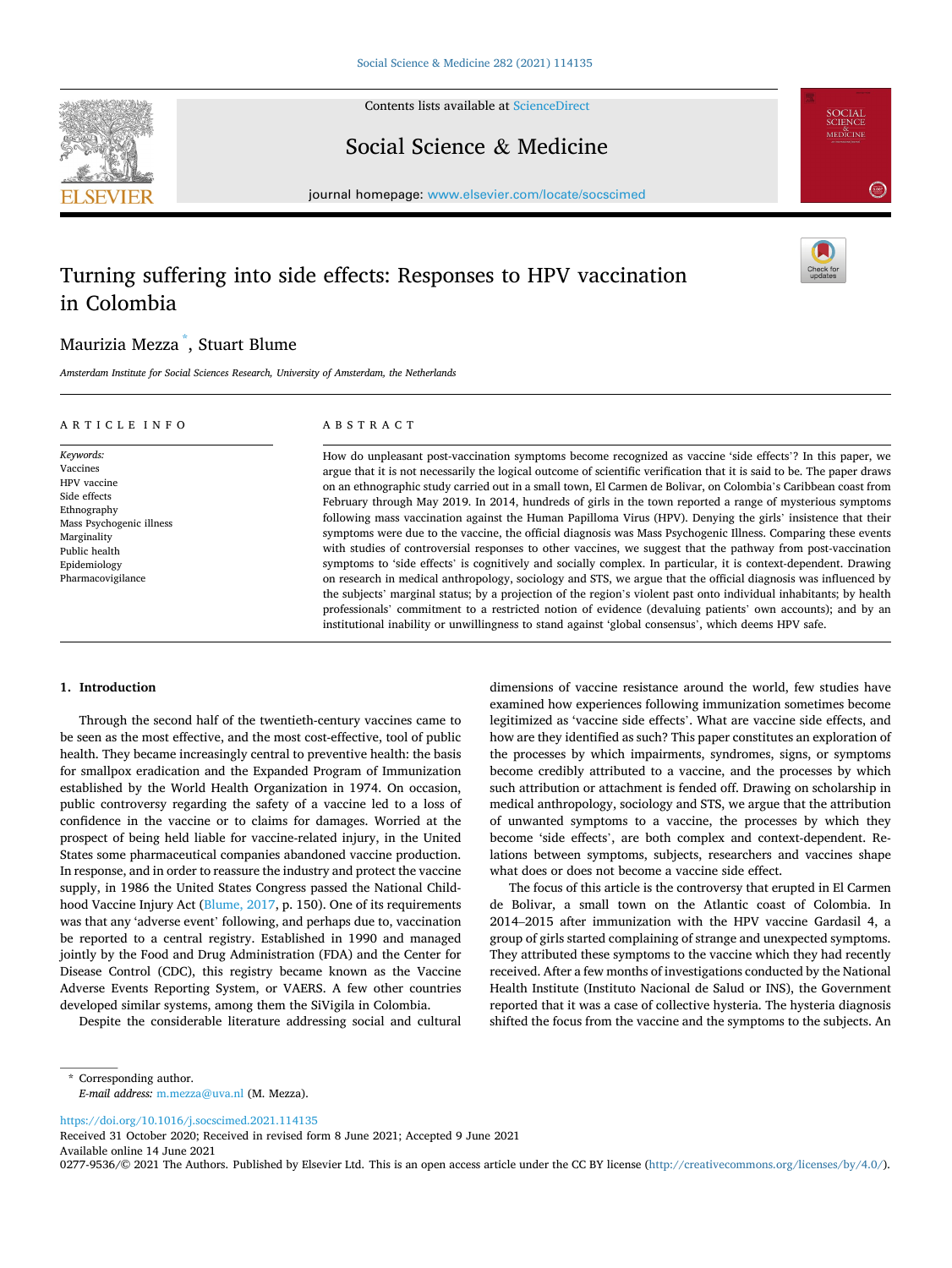official narrative was constructed in which symptoms reported were attributed to qualities of those reporting them. Not the message, but the messenger, was problematized: a discursive strategy, which Robert K. Merton noted in his classic reflection on the sociology of knowledge ([Merton, 1968\)](#page-8-0). The vaccine is thereby shielded from critique. What makes this possible? How did a large group of adolescents, convinced that their bodily suffering was due to a recent vaccination, find themselves, not the vaccine, the focus of explanation?

### *1.1. What is a side effect?*

In medical literature, 'Adverse Reactions' (AR) are distinguished from 'Adverse Events Following Immunization' (AEFI). The former refers to those adverse events for which a causal relation with vaccination has been established. The latter is "a health problem that happens after vaccination that may or may not be caused by a vaccine. These events may require further investigation" [\(Shimabukuro et al., 2015](#page-8-0)). In principle, anyone can report an unwelcome symptom following vaccination to an adverse event reporting system such as VAERS. However, the information flow pooled in these databases is categorized, statistically elaborated, and assessed with specific tools and protocols ([Chandler](#page-7-0)  [et al., 2019\)](#page-7-0). When these operations show an alarming number of reports, epidemiological studies may be carried out, to establish the symptom's cause, and to confirm or reject a causal link with the vaccine. Below we present two cases where negative responses to a vaccine were accepted as such, though through quite different processes.

The treatment of a vaccine called RotaShield exemplify the VAERS system at work. RotaShield had been shown to confer substantial protection against a particularly dangerous form of diarrhea. Approved in 1998, the vaccine was rapidly taken up in the USA. In July 1999, after receiving alarming reports, the CDC published preliminary epidemiological data suggesting that 15 cases of intussusception (a rare but potentially fatal blockage of the intestine) were probably linked to the vaccine. A few months later, the U.S. Advisory Committee on Immunization Practices and the CDC withdrew their recommendation for RotaShield. Although it was not understood how RotaShield could have caused intussusception, the manufacturer voluntarily withdrew it from the market [\(Bines, 2006\)](#page-7-0).

A second example shows a process by which certain symptoms became successfully attached to a vaccine despite conflicting scientific evidence. In 2009, 60% of the Swedish population was vaccinated with Pandemrix to prevent H1N1 flu. When toward the end of the pandemic, reports of narcolepsy emerged, controversy about its relation to the vaccine emerged ([Lundgren and Holmberg, 2017](#page-8-0)). There is still no consensus within the scientific community as to whether the relationship between Pandemrix and narcolepsy was causal, but the link between vaccine and suffering was rendered sufficiently credible in *regulatory and legal* contexts. The vaccine authorization was not renewed, and Pandemrix was withdrawn from the market. Some families were awarded compensation, though without the manufacturer admitting liability [\(Traynor, 2019\)](#page-8-0).

While the attribution of intussusception to RotaShield took place through epidemiological studies and appears straightforward, the second example shows a case in which research findings are disputed in scientific contexts but finally accepted in other contexts.

These two cases provide two different examples of the pathway from post-vaccination symptoms to 'side effects'. In both cases the attachment of post vaccination experiences to a vaccine was successful even with a lack of conclusive scientific evidence, differently from the controversy that exploded in Colombia following vaccination with HPV.

## **2. Making vaccine adverse reactions**

Over a period of more than forty years, researchers in STS and the sociology and history of science have been exploring the ways in which scientific knowledge is socially produced. Though their approaches

differ in innumerable ways, they share a common focus on science less as a body of knowledge, as on science as a set of practices [\(Pickering,](#page-8-0)  [1992\)](#page-8-0). It is through its practices, its tools, and its social strategies that the 'facts' of science are made [\(Latour and Woolgar, 1979](#page-8-0); [Clarke and](#page-7-0)  [Fujimura, 1992](#page-7-0)). In line with this body of work, we aim to foreground the processes and the practices involved in 'making' vaccine adverse reactions: that is, in attaching unintended and unwanted experiences following immunization to a vaccine. We hope to illuminate the complexity of these processes, involving as they do protocols and methods, and context-dependent social imaginaries. They also depend on hierarchies of evidence. Within the biomedical paradigm, organic markers, with their overwhelming explanatory weight, are key to achieving a diagnosis, and hence recognition and support. Where such biomarkers are lacking, as in many 'emergent illnesses', patients themselves can become the focus of biomedical suspicion ([Dumit, 2006](#page-7-0)).

We hope to expose the power dynamics that enable certain connections to achieve legitimacy at the expense of others. Problematizing the exclusion of subjectivities deemed marginal by virtue of gender, age, class, race, or social identity, we draw on an intersectional approach. Intersectionality makes visible forms of power and oppression that are invisible within single-axis analysis [\(Mollett, 2017](#page-8-0)). We attend to the call for "complexing the fabric of power in post-colonial societies" ([Curiel, 2007](#page-7-0), p. 100). The intersections between gender, age, class, and race crucially shape the production of validated knowledge of vaccination. So too does geography, since scientific knowledge is produced in global networks marked by hierarchic relations between 'center' and 'periphery', and their associated epistemic hierarchies [\(Appadurai,](#page-7-0)  [2000\)](#page-7-0).

This study seeks to connect the complexities and multiplicities embedded in the making of evidence with the lived experiences of excluded subjectivities, opening a space in which voices silenced by homogenizing practices and power mechanisms can be heard.

## **3. Methodology**

In order to address the processes through which certain experiences do or do not become attached to a prior vaccination, we collected and analyzed interviews, field notes, documents and newspapers through an ethnographic approach. Ethnography allowed us to focus on how people narrate their lives while providing the context in which data are (co) constructed. It enabled us to locate subjects' narratives within appropriate networks of meanings and practices. The first author conducted fieldwork in Colombia from February to May 2019. Existing personal contacts facilitated access both to the community in El Carmen de Bolivar and to national institutions in the capital city, Bogotá. Participants were recruited using selective and snowball sampling.

In El Carmen de Bolivar, twelve girls were interviewed, all of whom had been vaccinated at school in 2013 and 2014. Of the twelve girls, two did not develop any worrying post-vaccination symptoms. This paper reports the experience of five of the twelve girls. They have been selected because (1) they belong to the first group of girls who developed the symptomatology, and (2) they were included in the epidemiological study conducted by the National Health Institute. Their names and personal details have been changed in order to protect their anonymity. Angelica and Sandra were interviewed together at the home of Angelica's parents. Alejandra, Beatriz and Liliana were interviewed singly. While Beatriz was interviewed at her home in El Carmen de Bolivar, Alejandra and Liliana were interviewed in the two cities where they currently live, in cafés. Sixteen health professionals from regional and national medical and policy-making institutions were also interviewed. These were recruited from nine institutions ([Table 1\)](#page-3-0). Because of the small size of the groups in which they work, even noting an interviewee's gender would risk revealing her or his identity. In order to adequately protect interviewees' anonymity, they are referred to simply as *health professionals*. They were all interviewed separately, in their offices. All interviewees participated voluntarily in the study, agreed to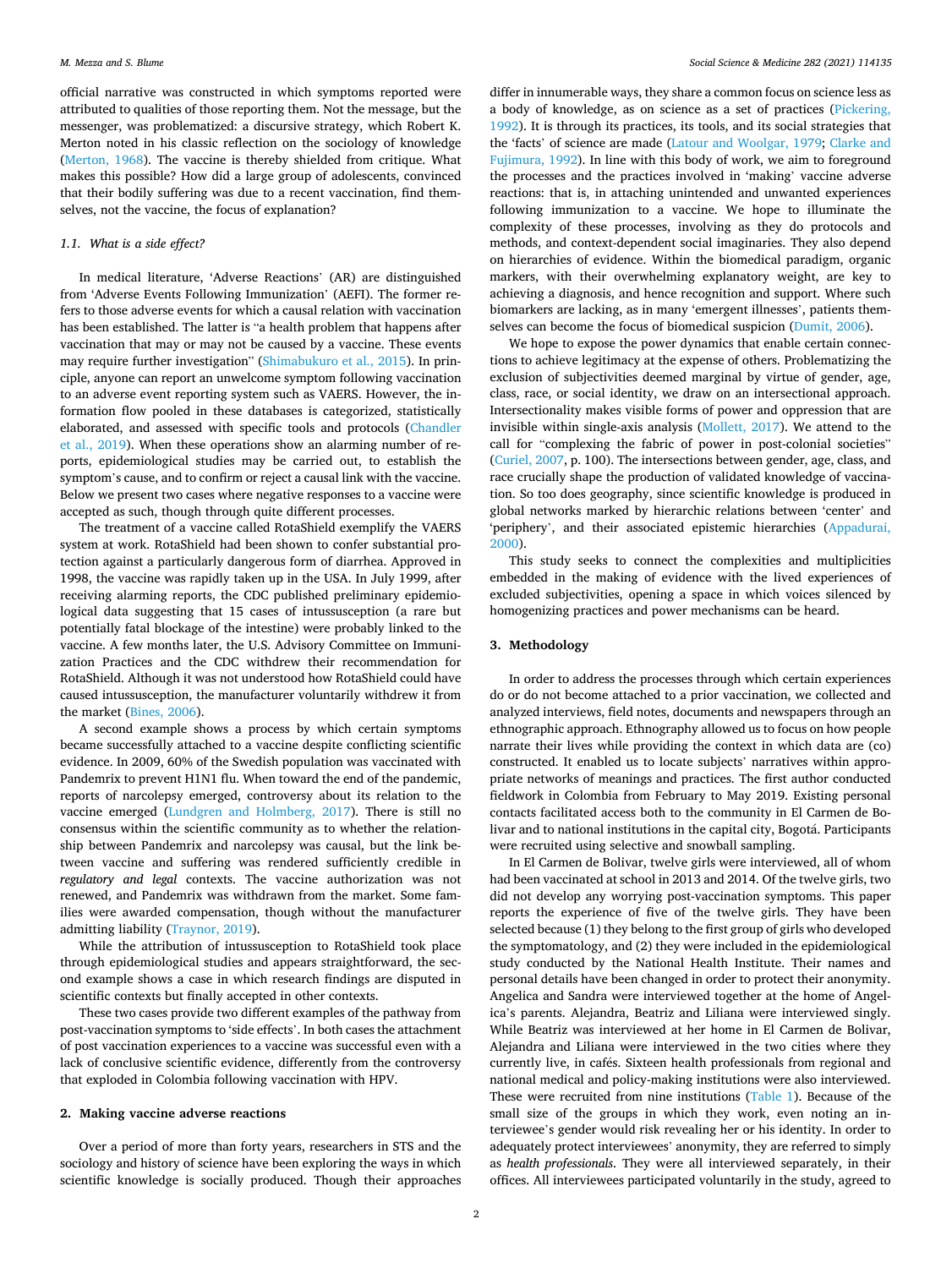#### <span id="page-3-0"></span>**Table 1**

#### Interviews with the health authorities.

| Institution                                           | Participants   | Profession      | City                    |
|-------------------------------------------------------|----------------|-----------------|-------------------------|
| National Health Institute                             | 4              | Epidemiologists | Bogotà                  |
| National Institute of<br>Cancerology                  | $\overline{2}$ | Medical doctors | Bogotà                  |
| Ministry of Health                                    | 2              |                 | Bogotà                  |
| National Food and Drug<br>Surveillance Institute      | $\mathfrak{D}$ |                 | Bogotà                  |
| National Medicine Academy                             | 1              | Medical Doctor  | Bogotà                  |
| Institute of Health<br><b>Technologies Evaluation</b> | $\overline{2}$ |                 | Bogotà                  |
| Hospital Nuestra Señora del<br>Carmen                 | 1              | Nurse           | El Carmen de<br>Bolivar |
| Provincial Administration                             | 1              |                 | Cartagena               |
| Colombian League against<br>Cancer                    | 1              | Medical Doctor  | Bogotà                  |

interviews being recorded, and gave written consent to be quoted anonymously in publications. All interviews were semi-structured, based on a phenomenological approach, and lasted between 60 and 120 min. Interviews were recorded, transcribed and manually coded. Quotations have been translated from Spanish as literally as possible.

Prior ethical approval of the study was given by our home institution. The girls in our study could be considered vulnerable by virtue of age and social status. Particular ethical and methodological challenges were involved. Because the girls were young (age range 16–22), they were contacted through their families, whose prior consent was obtained. In order to avoid arousing false expectations, it was made clear that the research would not establish the symptoms' cause nor whether the vaccine was responsible. The girls were not being asked to recall painful experiences for the first time since many of them had previously been contacted by journalists and researchers. Though an ethical difficulty is thereby avoided, a methodological complication must be acknowledged. The girls' accounts may have evolved through repeated retelling (and through interviewers' responses) and as the girls themselves matured over the intervening four years ([Haglund, 2004](#page-8-0)).

#### **4. A gendered virus and a gendered vaccine**

The human papillomavirus, transmitted sexually and implicated in almost all cervical (and some other) cancers, is recognized as a major public health threat. In 2006–7, the first HPV vaccines became available. The Food and Drug Administration (FDA) approved Merck's Gardasil 4 in 2006, while the European Medicines Agency (EMA) approved GSK's Cervarix in 2007, in both cases for girls and young women only. No modern vaccine introduction had been accompanied by a similar level of public debate, though what exactly was debated and by whom differed from country to country [\(Haas et al., 2009\)](#page-7-0). In the USA, for example, a recommendation for HPV vaccination to be made compulsory provoked powerful opposition from an unusual alliance. The vaccine is most effective when given before the start of sexual activity, and conservative Christians viewed it as a threat to young girls' chaste innocence. Feminists objected to what they saw as a further medicalization of women's bodies (Löwy, 2011). Subsequently, controversies around HPV vaccines re-emerged in several places (US, Japan, India, the UK and Spain, among others). Acknowledged adverse reactions are mild and include pain, redness, and swelling at the injection site or, more rarely, fatigue, vomiting, and syncope. Any such reactions are supposed to resolve spontaneously and rapidly. In Japan, which has very stringent standards for risk acceptance, several adverse events, including syncope, Complex Regional Pain Syndrome, and impaired mobility, had been reported. The Health Ministry withdrew its recommendation for the HPV vaccination in 2013, though it remains available on request [\(Morimoto et al., 2015](#page-8-0)). In Denmark, the Danish Medicine Agency received an increasing number of reports linking the vaccine to symptoms including dizziness, headache, and sleep disorder, occasionally also musculoskeletal

symptoms. [Brinth et al. \(2015\)](#page-7-0), who studied the girls affected, concluded that a causal link to the HPV vaccine could be neither confirmed nor dismissed. They concluded that "further research is urgently warranted" (Ibid., p. 4).

Social scientists have devoted a good deal of attention to HPV vaccines. They have foregrounded how assumptions about sex, gender, class, race and 'development' shaped the production of epidemiological data (Löwy, 2011), health policy [\(Wailoo et al., 2010](#page-8-0); [Maldonado, 2017\)](#page-8-0) and promotional campaigns [\(Mamo et al., 2010](#page-8-0)). [Maldonado \(2015](#page-8-0), [2017\)](#page-8-0) has provided a careful analysis of how evidence for the cost-effectiveness of the intervention was crafted in Colombia. Discussing how numbers were used in decision-making processes, he shows how these were sexed and de-sexed as the policy discourse moved from justifications of public-funding to public health campaigns. Gardasil was introduced in the Colombian National Immunization Program, after a long and complex process, in August 2012 (see [Maldonado, 2015\)](#page-8-0). The Ministry of Health set out to vaccinate at least 80% of females aged 9 years or more. By 2013 Colombia had one of the highest rates of HPV vaccination coverage in the world: over 90%. This decreased drastically when the first rumors about supposed adverse reactions began to circulate. The fact that by 2016 the coverage rate had fallen to 14% is generally attributed to events that occurred in late May 2014 in a small town on the country's Caribbean coast ([Simas et al., 2019\)](#page-8-0).

In El Carmen de Bolivar HPV vaccination took place through a school-based immunization program. Official guidelines stated that girls' families were to be informed about the virus, the vaccine, and the vaccination process. They were to be offered the possibility of declining the vaccination ([Ministerio de Salud y Protection Social \(MSPS\), 2012](#page-8-0)). In practice, families received no information and consent was rarely requested. As the girls remember it, the teachers forced them into getting vaccinated. In fact, the teachers themselves were unprepared. The teachers had been ordered to ensure the campaign was successful. So, they did indeed force the girls to be vaccinated. With no information provided to the girls or their families, and with no possibility of refusal, vaccination was experienced as coercive and abusive [\(Tellez, 2018\)](#page-8-0).

Towards the end of May 2014, fifteen girls in El Carmen complained of tachycardia, difficulty in breathing, fainting, seizures, and numbness in their limbs ([Martìnez et al., 2015](#page-8-0), 43). Each day several new girls presented the same range of symptoms. By September, it was common to see a motorcycle speeding toward the hospital Nuestra Señora del Carmen, with an unconscious girl on the back. In a few months, the number of girls affected had increased dramatically: from the first fifteen to five hundred by September (ibid.,41), six hundred by October to about a thousand in 2019 (according to the community). The girls and their families blamed the HPV vaccine, and the provincial administration sent an interdisciplinary team to the town to investigate. Their report rejected the girls' attribution of their symptoms to the vaccine. How did the girls come to associate their experiences with the vaccine? And how did the health authorities come to reject their claim, diagnosing them instead with Mass Psychogenic Illness?

#### **5. Findings**

Below we present the narratives of five girls from El Carmen de Bolivar, which describe how they began to associate their malaise with the vaccine. From their perspective, there is more than a temporal association between the impairments and the vaccine. Despite the varied symptoms they describe, there was a common pattern to their experiences. Mild symptoms appeared after the first shot and intensified with the second shot. As far as they could see, only vaccinated girls were affected. Thereafter we describe how public health authorities responded to the girls' claims. We draw on the epidemiological study that diagnosed the girls with MPI ([Martinez et al., 2015](#page-8-0)), interviews with the health authorities, and a brief presentation of debates in the Colombian scientific community, which was by no means united.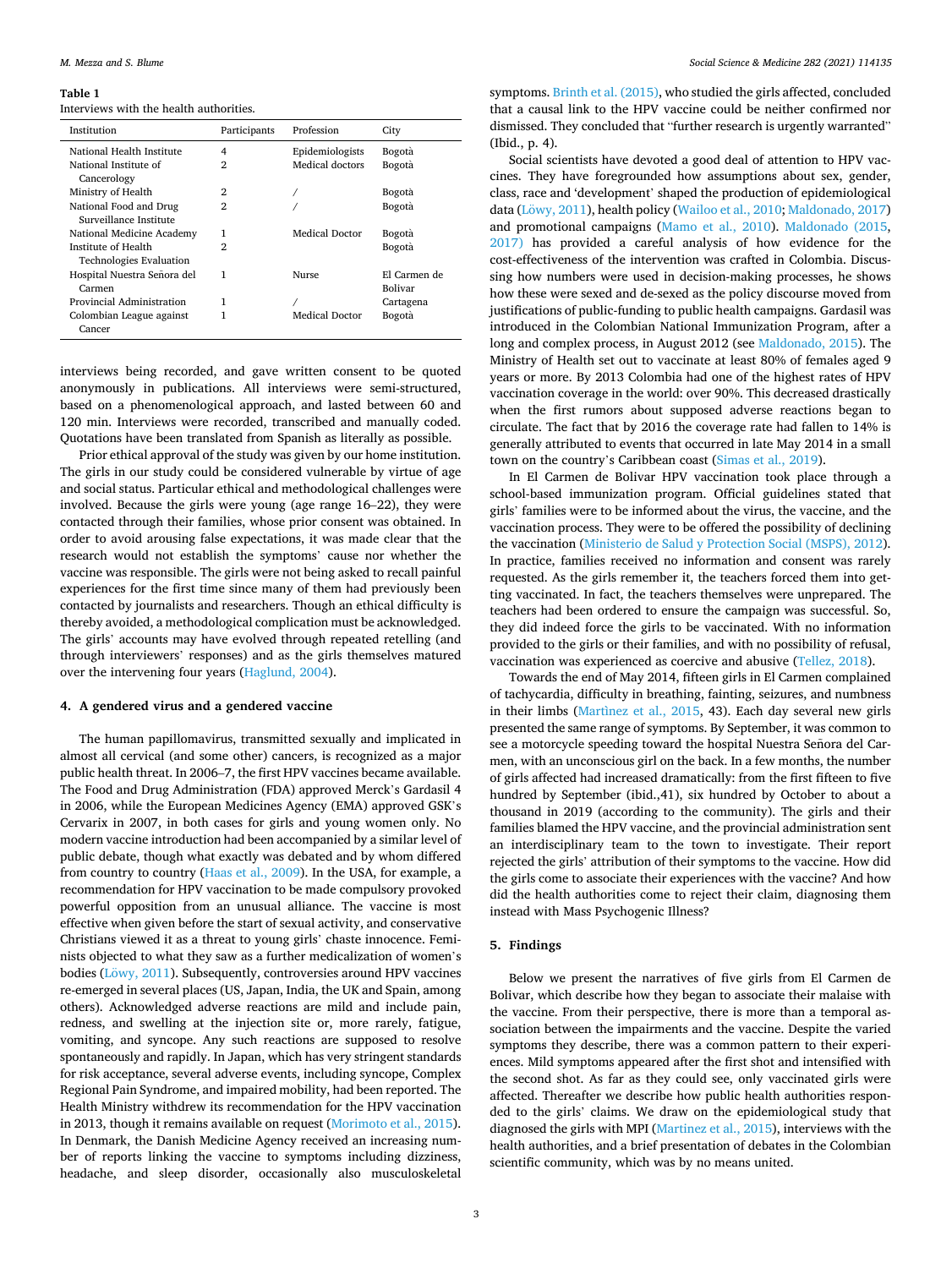## *5.1. Memories from El Carmen de bolivar*

The girls' recollections of being vaccinated include a variety of what are considered mild vaccine side effects: dizziness, headache, fever, bleeding and bruising around the injection point. None of them worried too much at first. According to the vaccination guidelines, effects like these are common and should disappear within a few days ([MSPS, 2012](#page-8-0), p. 23). All the girls interviewed assumed these were normal reactions to the vaccination. Only Sandra visited the hospital once because she became short of breath, though tests showed nothing. It was only in March 2014, after the second HPV shot, that she began to worry. Her previous symptoms became worse, and some new ones appeared. Alejandra, who barely remembers the first shot, remembers the second one vividly. Not only did she develop a headache and experience her body as "very heavy", but she noticed that five other girls fainted right after the shot. A month later, Alejandra's symptoms had still not gone. She began experiencing sudden dizziness, as well as numbness in her limbs. When she complained, her mother answered that she probably had low bodily defenses or "teenager issues". Only after Alejandra fainted in the bakery did her family take her complaints seriously. Sandra's symptoms were also attributed to low blood sugar until, after the second shot, the symptoms became worse. Moreover, she suddenly developed intense fevers, lost weight, often experienced tachycardia, and developed purple eye sockets. Liliana's symptoms also became worse after the second shot. Angelica recalls that she started feeling very tired and that she developed rashes. According to official guidelines, tiredness and general rash are acknowledged adverse reactions, which may appear 15–30 min after the shot [\(MSPS, 2012](#page-8-0)). Beatriz can pinpoint exactly when her health problems began. A week after she had been vaccinated, she was at school and walking back to her classroom. She suddenly collapsed, only to wake up in the hospital. A few hours later she was back home, since the doctors said she had *nothing*. However, that same night she fainted again, "I felt my whole body cramped". Nevertheless, the worst moment came two days later when she started feeling that she could not breathe: "I thought I was drowning. I felt like there was not enough air". All of the girls were convinced that immediately after the second shot something changed in their bodies. However, it took a while before they or their families related the general tiredness, the fainting and the fevers to the vaccine.

Beatriz, Alejandra and Sandra were briefly hospitalized and soon discharged. Since there were no organic signs, the doctors, as well as the girls' families, thought that it was just low blood sugar. It was only later, when more than fifteen girls fainted in the school Espiritu Santo, that they, their families, and the local health authorities, recognized that something more than normal "teenager issues" or "low body's defenses" was involved.

May the  $30^{\text{th}}$  was the first day I was brought to the hospital. We were all in the classroom when something weird happened. We heard that a girl fainted, that this other girl could not breathe … and then I started feeling weird as well. I had *tachycardia*, and I felt that I was not able to breathe properly. I could not walk home, so my mother brought me to the hospital. I fainted, and when I woke up in the hospital, we saw that there were many girls from my school (Interview with Sandra, 14/04/2019).

This was when the El Carmen de Bolivar events started, according to the official account. For the press and the health authorities, the May 30, 2014 marked the beginning of the symptomatology. However, according to the girls, it marked the day of its recognition. As the girls began to talk with one another in the hospital, as they and their families discussed the symptoms they had been experiencing, their perception changed. Liliana recalls, "we started linking the symptoms with the vaccine only after the first mass crisis. I saw that my schoolmates were experiencing the same as me". Experiences that individually could have been linked to low blood sugar now assumed a different significance.

The first few times I fainted, I thought about what I ate, or if maybe I forgot to eat, or if I ate something that poisoned me because I had never fainted before. But after seeing all these girls fainting, and that they were only girls, because no boy ever fainted like us, contrary to what they said, and that it was right after the vaccine … it made me think (Interview with Beatriz, 18/03/2019).

Alejandra remembers that it was when she saw many girls with similar symptoms that she began to connect them with the vaccine. After the first general crisis, more girls started fainting, also in different schools. However, "the bizarre thing is that we were all the same age".

The symptoms, which had progressively intensified, acquired a new and different significance through what had become a collective *crisis*. In the girls' narratives, *the crisis* is a constant, though they describe very different combinations of symptoms. Liliana, for instance, tells of

difficulty in breathing, tachycardia, headaches, and numbness in the extremities, mainly the lower ones … you feel like if your brain disconnects from you. I feel as if my soul is leaving me because I cannot breathe … when a crisis is coming, I feel my heart beating very fast, I was saying 'mami please take me, I cannot breathe'. I felt the trachea closing and pressure on my chest …. like if I was compressed between two walls. When I arrived at the first aid, and they gave me oxygen, I started feeling relieved (Interview with Liliana, 19/03/2019).

Beatriz could stay unconscious for as much as 30 minutes, twisting her hands and feet. When she woke up, her whole body felt exhausted: her bones, muscles, and chest hurt, and her throat was burning. "When I woke up in the hospital, my chest was red from how long they tried to reanimate me". (Reanimation was attempted by pressing down hard on the chest). "Those crises were like a switch that you turn on and off", Alejandra remembers,

I could feel normal talking to you, but suddenly I could start feeling intense headache, pain in my spine, numbness in my legs, tiredness, and that I could not breathe; I was suffocating. And then I fainted. My mother told me that while I was unconscious, I had seizures, foam came out of my mouth. Sometimes I vomited blood (Interview with Alejandra, 8/04/2019).

Alejandra mentions the impressive strength she had during those *crises.* Once she had a crisis while she was walking alone, and falling, she broke a leg. The longest *crisis* Alejandra experienced was around 8 hours. Sandra's crises used to start with tachycardia and chest pain, "the pain was like a pressure on the chest", and then her limbs became numb, and a tingling filled her body. Within a few seconds, she stopped feeling anything and fainted. While she was unconscious, she was trembling, sometimes her hands and feet became rigid, and her eyeballs rolled up into her head. Once, she remained unconscious for 40 minutes "When I woke up, I was very tired. I felt like I had been walking all day, I was completely gone". Angelica, who experienced much milder symptoms than her classmate, tried to explain what she had seen. "It was like seeing a fish out of the water, you know how it does …", she says, miming small jumps with her hands. Then, pointing at Sandra, she continues, "she was like a fish jumping because it had no oxygen".

Alejandra recognizes that "at the beginning, the doctors and the nurses were very worried. But they were giving us random medications [mostly ibuprofen] because they didn't know what was going on". However, after clinical tests showed no organic anomaly in the girls' vital signs, they began to be mistreated. She continues, saying that after the first results in the hospital "they [health workers] were always whispering, saying that we were crazy, that we were horny or possessed, that this was not the vaccine, it was lack of a man, and that we were faking it for the money". The fact that the first collective crisis occurred in a nuns' school fed the rumors. "We could not have pain here," Beatriz says, pointing at her stomach, "because we were aborting according to them, or we were pregnant". Sandra's clinical record wrongly reported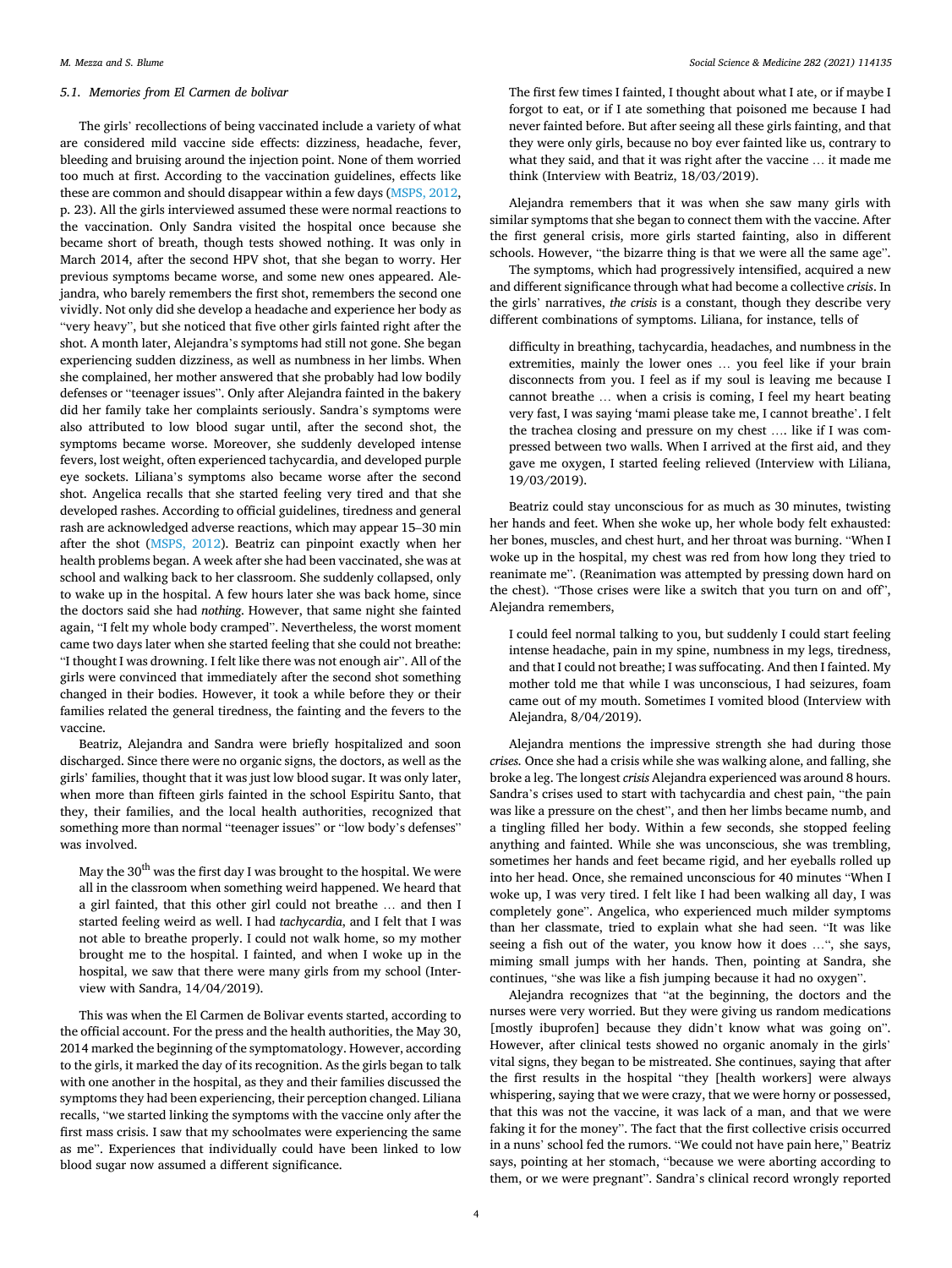that she was pregnant at her first hospitalization.

### *5.2. An official response*

In June 2014, immediately after the first collective crisis, the official investigations began. The Colombian National Health Institute (INS), following unexpected and increasing number of reports from its SiVigila database, conducted a field visit in El Carmen de Bolivar. A team of visiting experts produced two reports. One, "Outbreak of unknown etiological event in the municipality Carmen de Bolivar", is publicly available [\(Martinez et al., 2015\)](#page-8-0). It is based almost exclusively on the analysis of the girls' hospital records. A request to consult the other, a case-control study, was refused. The published INS report focuses on the period from late May to October 2014. A number of hypotheses regarding the possible etiology of the symptoms were considered. One concerning intoxication by either water, food, pesticide or psychoactive substances was dismissed through laboratory tests. Other possibilities were an adverse reaction to the HPV vaccine and a socio-psychological phenomenon, for which their use of the Ouija board was taken as evidence (ibid., p. 48). Even if the Ouija board hypothesis was immediately dismissed, the possibility of a socio-psychological explanation remained ([Tellez, 2018](#page-8-0)).

As prescribed by the AEFI assessment protocol, the epidemiologists compared the girls' symptoms with possible adverse reactions to Gardasil as listed in the official vaccination guidelines. The guidelines distinguish between possible 'mild' and 'serious' side effects, specifying frequency, incidence, expected time of manifestation, and duration ([MSPS, 2012](#page-8-0), 23). Though some of the symptoms reported by the girls appeared as expected, both the frequency and the timing of their appearance diverged significantly. "This is the protocol", one of the health professionals explained when interviewed. "I say that this is not a vaccine side effect because it does not match the side effect description in terms of timing and frequency". The epidemiologists and health authorities from Bogotà however had never met the girls. They compared the symptoms as they were recorded in clinical histories. Presenting the epidemiological approach adopted, the report provides a brief description of the municipality. Together with some geographic and demographic data, socio-economic factors are highlighted. In the results session of the report, the authors stress the families' low socio-economic status together with the lack of biomedical facts. "Based on the laboratory evidence, the case-by-case follow up, and the scientific literature review, there is no relation between the public health event and the vaccine administration" [\(Martinez et al., 2015](#page-8-0), 73).

Because 'no relation' was found, the events which had occurred in El Carmen were designated 'Mass Psychogenic Illness', or MPI [\(Martinez](#page-8-0)  [et al., 2015](#page-8-0); [Simas et al., 2019](#page-8-0)). MPI is a psychiatric category that belongs to the main cluster of conversion disorders and delusional disorders, characterized by nervous system disturbance exhibited unconsciously with no corresponding organic etiology. The community was informed of the investigation results, which were publicly endorsed by the Health Minister and by the President of the Republic. With the vaccine having seemingly been exonerated of any guilt, the vaccination campaign continued. A few professionals were unconvinced, however, questioning the government's approach and the decision to continue vaccinating with Gardasil ([Sanchez-Gomez et al., 2014\)](#page-8-0). Suspecting that the symptoms were indeed connected with the vaccine in some way, they asked for a new in-depth study. The possibility of autoimmune reactions could not be ruled out. Moreover, even if the girls' symptoms were a psychogenic reaction, this had been triggered by the vaccine. It followed that an approach focusing on the vaccine as well as on the community was needed. Sanchez-Gomez et al. were not alone, either in Colombia or beyond. Other medical scientists also pointed to the possibility of links between Gardasil and autoimmune reactions [\(Anaya](#page-7-0)  [et al., 2015\)](#page-7-0). Furthermore, in a letter from the Colombian National Academy of Medicine to the Minister of Health, a group of doctors, noting the difficulty of establishing possible autoimmune reactions,

asked for the HPV vaccination campaign to be reviewed. The government resisted any suspension of the vaccination program, but as part of a commitment made to the community of El Carmen de Bolivar it commissioned the Institute of Health Technologies Evaluation (IETS) to conduct a systematic literature review aimed at assessing the vaccine's safety. The IETS is a public-private organization that collects evidence to inform healthcare policy-making. Having reviewed 112 publications, the authors concluded that the vaccine "has an appropriate safety profile" [\(Fuentes et al., 2016\)](#page-7-0). However, it was impossible to exclude the possibility of rare adverse events, in particular, those related to autoimmune diseases. Some members of the scientific community were in turn critical of these nuanced conclusions.

#### **6. Discussion**

In the dispute between the community of EL Carmen de Bolivar and the government, the girls' claims were not seriously considered by the health authorities charged with assessing them. Rather, the girls' experiences were delegitimized. Analyzing the controversy, [Maldonado](#page-8-0)  [\(2017\)](#page-8-0) argues that the hysteria diagnosis was used to downplay suffering which clashed with institutional positions. Scientific evidence became a tool for legitimizing the accounts of some health authorities, and for delegitimizing the accounts of the girls and their families. However, despite the government's attempts to provide a unique and authoritative scientific narrative, the medical community was anything but united in its interpretations of the girls' experiences. That some medical experts questioned the vaccine suggests that the 'scientific evidence' was not wholly consistent. The outcomes of other vaccines' controversies, such as those around Rotashield and Pandemrix discussed earlier, indicate that unwanted symptoms can become attached to vaccines in different ways, even in the absence of conclusive scientific evidence.

The Rotashield and Pandemrix controversies share some common features, which distinguish them from the case discussed here. The differences enable us to highlight some of the dynamics at play. First, in the case of Rotashield and Pandemrix, the symptoms reported corresponded to biomedically accepted diagnoses with recognized etiology and patterns. Second, controversy arose in high-income countries, where the complainants possessed the resources needed to mobilize public opinion, influence political decision-makers, or go to the courts claiming damages. Third, alternative vaccines existed or were under development so that any difficulties for public health would be temporary.

Below we discuss the implications of presenting with symptoms that do not correspond to biomedical codes from an intersectionally marginal position and within a subordinate system of knowledge production ([Diniz, 2017](#page-7-0)). We argue that the etiology of the girls' symptoms and the lack of biomarkers reinforced and was reinforced by their marginal status. Colombian health authorities' attachment of the symptoms to the girls was facilitated by the nature of the symptoms and by the marginality of both of the girls and of their community. It was rendered imperative by what was at stake for the Colombian health authorities.

### *6.1. Handling complexity and making diagnostic sense*

Beatriz, Alejandra and Angelica reported that before proceeding with the clinical tests, and before receiving negative test results, the health professionals from the local hospital were attentive to the girls' claims. However, when no organic anomaly was found, analysis refocused on the girls' mental health. One health professional from the INS explained, "checking the organic part, we see that there is no explanation for this [the symptomatology], so this is something that needs to be approached by psychologists and social workers rather than by us". The lack of an organic marker opened a space for uncertainty. The shift from trying to make a diagnosis to viewing the patient with suspicion has been noted in several anthropological and sociological studies of little-understood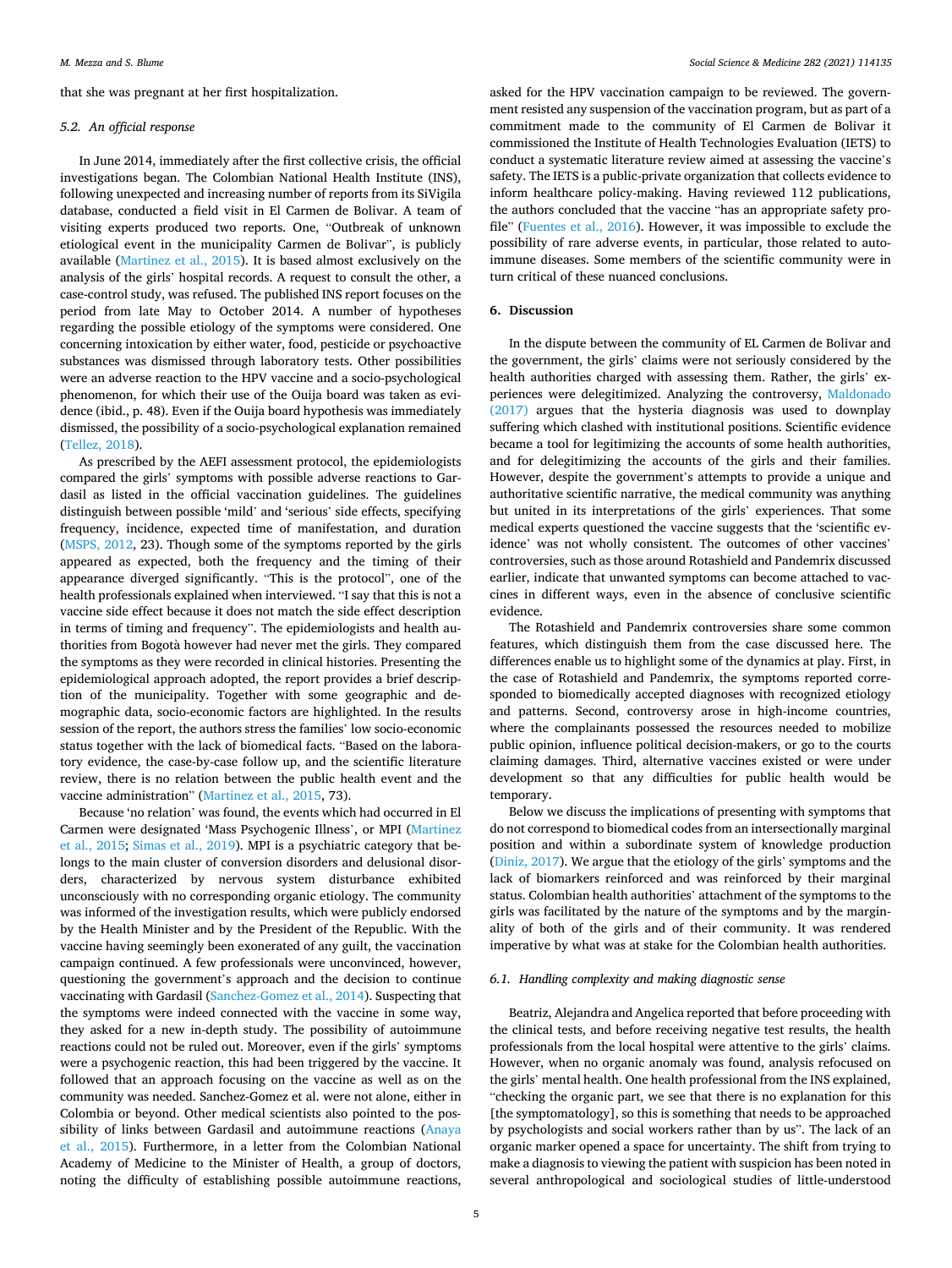syndromes, or 'emergent illnesses' ([Markovic et al., 2004;](#page-8-0) [Dumit, 2006](#page-7-0)). In these analyses, two processes are mostly addressed. One is the hierarchical relationship between forms of knowledge, in which the professional community is unwilling to attach much weight to patients' experiential knowledge that clashes with biomedical codes and explanations ([May 2006;](#page-8-0) O'[Donovan and Madden, 2018;](#page-8-0) [Boardman, 2014](#page-7-0)). The second reflects the legitimatory function of diagnosis. Lacking a medical diagnosis, sufferers risk being denied social recognition and possible benefits. They may be accused of simply faking their symptoms. These mechanisms are clearly foregrounded in the accounts of Swedish parents reported by [Lundgren \(2015\).](#page-8-0) The diagnosis of narcolepsy was key to accessing medical assistance, legal procedures and social recognition, as well as justifying additional scientific studies. However, obtaining a diagnosis was "a painful waiting experience" ([Lundgren,](#page-8-0)  [2015,](#page-8-0) p. 154). The parents themselves suggested narcolepsy as a possible diagnosis, but they ran into doctors' initial skepticism. Narcolepsy is a rare condition. Nevertheless, even if its etiology is still a matter of debate, there are several biological markers accepted as providing validation ([Hauser, 2011](#page-8-0)). This is not the case for the syndromes attributed to the HPV vaccine in Colombia, as well as in Denmark and Japan. All these syndromes are linked to emergent illnesses, which are not only difficult to diagnose but also biomedically controversial [\(Cer](#page-7-0)[vantes and Doan, 2018\)](#page-7-0). Gaining a clear, biomedically accepted diagnosis is crucial. In the case of the HPV vaccine, the lack of consensus on the symptoms claimed, and, potentially, lack of knowledge about autoimmune diseases, delegitimized them in the eyes of physicians and epidemiologists.

### *6.2. Intersecting marginalities*

Even before the INS report diagnosed the girls with collective hysteria, doctors and nurses in the local hospital attributed their symptoms to supposed sexual behavior, mental disorders or economic interests. For the medical staff of the local hospital, the lack of biological markers magnified certain traits of the subjects: their gender, age and class, which mutually constituted each other, shaping the girls' experiences and legitimizing their exclusion [\(Elmhirst, 2011](#page-7-0); [Mollett, 2017](#page-8-0)). Moreover, in the eyes of the health researchers sent from the INS in Bogota, they were also inhabitants of an "out-of-the-way geographic location" ([Shields, 1991,](#page-8-0) p. 3). El Carmen de Bolivar is the central municipality of the region Montes de Maria, a rural area on the Atlantic coast of Colombia, a thousand kilometers north of Bogota. A "social periphery" (ibid.), nationally known for its *folkloristic* dances and music (see [Mignolo \(2009\)](#page-8-0) for a decolonial perspective on folklore), for the fertility of its land, and for the violence of the conflict it experienced, between 1997 and 2003. In the memories of the Bogota health professionals, this sense of the distant region persists. During the interviews, they often remembered the massacres that took place in El Carmen de Bolivar: the historical context in which the girls had grown up, which, according to them, back up the diagnosis of MPI. This imaginary contributed to shaping outsiders' interpretations of the girls and their families' accounts. Some researchers saw the fact that the girls and their families sometimes used medical terms as an indicator of their duplicity. As one professional put it, "some of the parents used a language too technical when their educational level was not so high"; "Some of these families live in an *invasión* [Illegal settlement], but they used a professional language". It was taken for granted that people who are poor are necessarily ignorant, undermining the credibility of subjects' statements.

'Hysteria' as a biomedical category has traditionally been associated with gender and age and has been contested as a category invented by western psychiatry [\(Kleinman, 1977\)](#page-8-0). [Goldstein and Hall \(2015\)](#page-7-0)  analyzed the case of teenagers in the rural US, who, also affected by mysterious symptomatology with seizures and involuntary vocal tics, were given a diagnosis of collective hysteria. The authors highlight that old-fashion ideas about adolescent girls, class assumptions, and social

imaginaries about people from the rural periphery worked together to legitimate the diagnosis.

In Denmark and Japan, girls claiming HPV vaccine injuries received a diagnosis of Chronic Fatigue Syndrome and Postural Orthostatic Tachycardia Syndrome. The narratives of girls and their parents in the UK, attributing adverse events to vaccination with Cervarix, carry echoes of the suspicion and mistrust evoked by the story of El Carmen de Bolivar [\(Hanbury, 2017](#page-8-0)). However, in the UK, there were neither diagnoses of collective hysteria nor accusations of symptoms having been faked in the hope of monetary gain. In Colombia, the diagnosis of MPI appeared justified by the "difficult socio-economic background" of the families, the violent history of the region, and the cohesiveness of its communities. In the void left by diagnostic uncertainty, sex, age, and class coalesced with race and locale in evoking and legitimating an image of these subjects.

### *6.3. The stakes: a dependent epistemic field*

Girls' personal accounts were not regarded as 'data' at all, and no attempt was made to collect them. "The outbreak description cannot be done on the basis of anecdotal elements. You cannot interview patients because they will have memory bias, they will not remember what happened," one health professional explained. Epidemiologists are trained to rely on a hierarchy of evidence, at the pinnacle of which stand randomized controlled trials. Other forms of evidence, especially when collected retrospectively and still more so when reliant on patients' memories, are suspect ([Krieger, 2001\)](#page-8-0). Health policy analysts have argued for policy-making based on a corresponding hierarchy of evi-dence ([Dobrow et al., 2004\)](#page-7-0). Despite the critique of social scientists (e.g. [May 2006\)](#page-8-0), this view has gained widespread acceptance among policymakers. If epidemiologists had presented them with an analysis drawing significantly on the girls' accounts, policymakers would have been inclined to regard it skeptically. The epidemiologists were surely aware of this and of the risk to perceptions of their competence.

The hierarchy of evidence referred to above influences responses to subject experiences in more ways than one. Commitments to certain forms of evidence, to certain ways of making health policy, to conformity with global consensus evoked what might be called a 'cascade of reluctance' in the face of the families' attempts to link the girls' suffering to the vaccine. The Colombian epidemiologists limited themselves to the kind of data with which they were familiar and which they trusted ([Maldonado, 2019\)](#page-8-0). In addition to the loyalty of epidemiologists to the classic tools and protocols of public health, power dynamics between national and international researchers are also at play. "The World Health Organization has never confirmed any link between the vaccine and autoimmune illness", the director of the National Immunization Program affirmed, defending the vaccine's safety ([El Tiempo, 2016](#page-7-0)). Following Latour's analysis of how professional networks mediate expert knowledge and practices, [Behague et al. \(2009\)](#page-7-0) illuminate the tensions and drives that shape evidence-based policymaking. In the effort to accomplish a homogeneous and coherent 'voice for science', scientific values are negotiated between national and international actors, but local studies typically lack influence when their implications differ from those of 'global studies' (ibid.). The polemics which developed around the 2018 IETS literature review provide further insights into tensions both around forms of evidence and the relative significance of global and local studies. Critics of the IETS literature review argued that its nuanced conclusions resulted from its having included observational and analytical studies instead of only rigorous experimental ones [\(Wiesner et al., 2018](#page-8-0)). The result was that its conclusions clashed with a review published by the Cochrane Collaboration, which included only randomized trials, and which concluded that the vaccine was safe ([Arbyn et al., 2018](#page-7-0)). Given that, the IETS professionals were then asked to reconsider their analysis and review their report. Intriguingly, two months later, Cochrane published an editorial nuancing the conclusions of the previous review, confirming that "[s]ome questions cannot be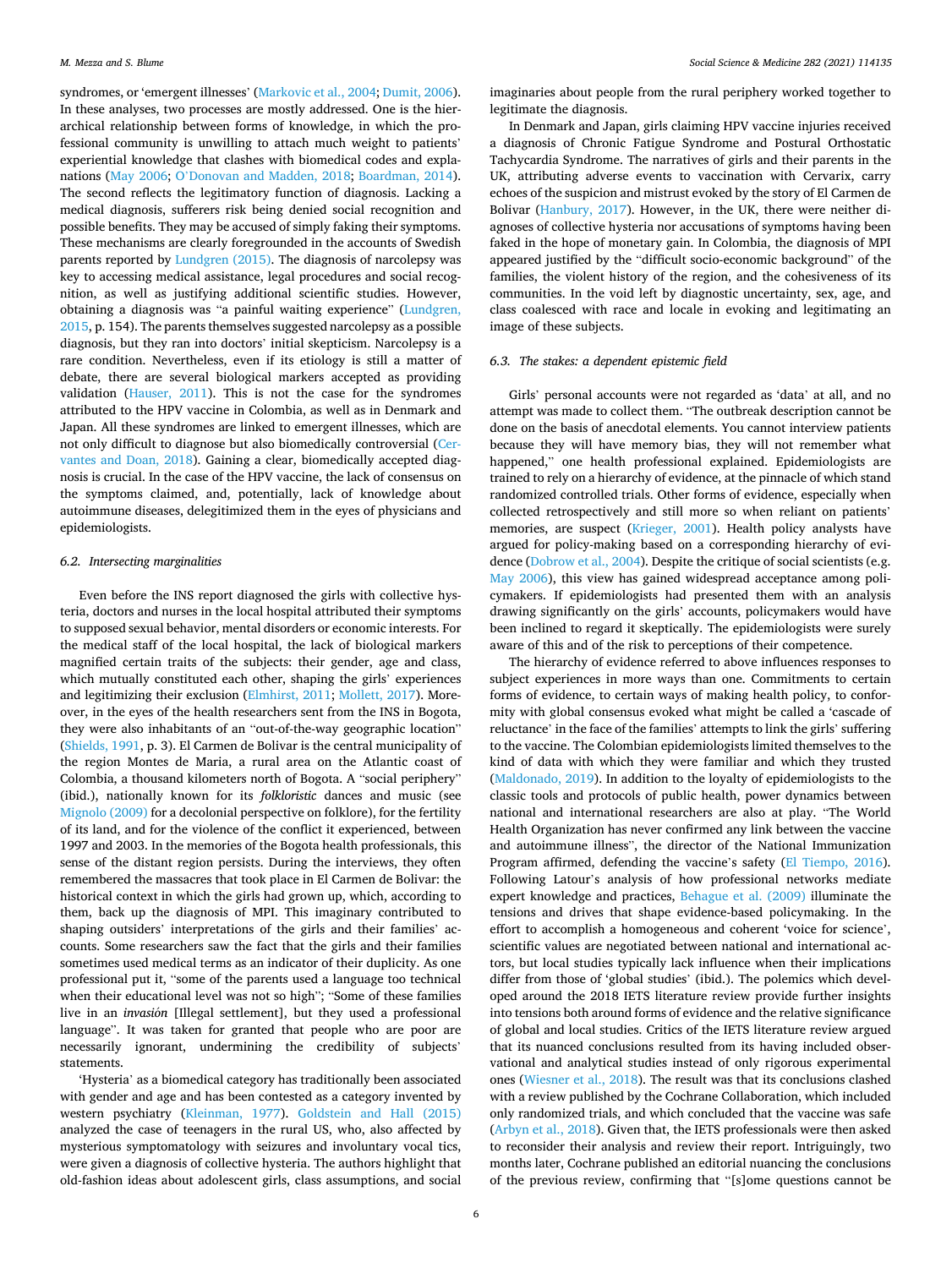<span id="page-7-0"></span>answered by this review" [\(Morrison and Lasserson, 2018](#page-8-0), p. 2), including questions about very rare side effects (ibid.). Finally, if the government had accepted that the vaccine could cause serious side effects, it would undoubtedly have faced claims for financial compensation. Beyond this, it would have faced a serious dilemma. Should the vaccine be withdrawn or not? How could its withdrawal be justified, not only to the Colombian medical community, which largely believes in it, but internationally? Moreover, what political consequences would this have had? A leading Colombian immunologist, who claims that Gardasil might trigger autoimmune diseases, has pointed out how politically sensitive the issue is (El Tiempo, 2016).

# **7. Conclusions**

Most vaccines have side effects, though they are generally mild and short-lived. Occasionally reports emerge of more serious adverse reactions following vaccination. A few countries have established systems for gathering and investigating such reports. Scientific studies should then establish whether the reactions reported were due to the vaccine and should therefore be acknowledged as 'vaccine side effects'. Our focus in this paper has been on the controversy that followed immunization against HPV in Colombia, in 2014–2015, and the processes involved in the assessment of unexpected symptoms. We analyzed how the girls in this Caribbean community experienced HPV vaccination and on how their responses to the vaccine were interpreted and processed by the Colombian health bureaucracy. The girls' claims and their subjective experiences have been neglected, with reliance on hospital records alone. Without recourse to their personal testimonies, the girls of El Carmen de Bolivar were diagnosed as suffering from Mass Psychogenic Illness (MPI). Their attribution of their symptoms and their suffering to the vaccine was rejected. The locus of the problem was thereby shifted from the complaint to the complainant. We have argued that making sense of this shift is possible only in the light of social and historical processes, of the girls' gender, age and class, and of the lack of biomedical markers corresponding to the symptoms of which they complained. Faced with the lack of any clear diagnostic label, health professionals turned elsewhere in search of an explanation. It has been suggested that societal anxieties become "facts in moments of ambiguity" [\(Jones, 2010,](#page-8-0) p. 278, quoted in Goldstein and Hall, 2015, p. 644). Similarly here, as professionals sought to fill the explanatory gap. In reaching the MPI diagnosis, the Colombian authorities drew on societal imaginaries about girls and young women, as well as of this distant, impoverished and marginal community. Their response reflected commitment to a very restricted notion of evidence, as well as an inability or unwillingness to stand against 'global consensus'.

In conclusion, the controversy around the HPV vaccine that emerged in Colombia, as well as the outcomes of controversies around other vaccines, including Rotashield and Pandemrix, show that what is presented as a rational and logical process of scientific verification is in practice both cognitively and socially far more complex. Acknowledged 'side effects' are a resultant of interactions between biological, political, social, economic and historical processes. Nevertheless, transparent and trusted monitoring systems to which unexpected post-vaccination experiences can be reported are crucial to ensuring vaccine safety. We believe they also have a role in enhancing vaccine confidence.

### **Conflict of interest disclosure**

The authors declare no conflict of interests.

### **Ethics approval statement**

Ethical approval was provided through the normal procedures of the Amsterdam Institute for Social Science Research.

#### **Patient consent statement**

All interviewees gave their consent by signing a consent form.

### **Authors contribution**

Maurizia Mezza: Conceptualization; Investigation and data collection; writing original draft. Stuart Blume: Formulation; Supervision; Writing-review and editing.

# **Acknowledgement**

We would like to express our grateful thanks to all informants. Special thanks are due to the girls and families of El Carmen de Bolivar, without whose time and trust this paper could not have been written. We are also grateful to the reviewers of earlier drafts for their helpful and constructive suggestions.

## **References**

[12, 1](http://refhub.elsevier.com/S0277-9536(21)00467-6/sref2)–19.

[Anaya, J.M., Reyes, B., Perdomo-Arciniegas, A.M., Camacho-Rodriguez, B., Rojas-](http://refhub.elsevier.com/S0277-9536(21)00467-6/sref1)[Villarraga, A., 2015. Autoimmune/auto-inflammatory syndrome induced by](http://refhub.elsevier.com/S0277-9536(21)00467-6/sref1)  [adjuvants \(ASIA\) after quadrivalent human papillomavirus vaccination in](http://refhub.elsevier.com/S0277-9536(21)00467-6/sref1) [Colombians: a call for personalised medicine. Clin. Exp. Rheumatol. 33, 545](http://refhub.elsevier.com/S0277-9536(21)00467-6/sref1)–548. [Appadurai, A., 2000. Grassroots globalization and the research imagination. Publ. Cult.](http://refhub.elsevier.com/S0277-9536(21)00467-6/sref2) 

- Arbyn, M., Xu, L., Simoens, C., Martin-Hirsh, P., 2018. Prophylactic vaccination against human papillomaviruses to prevent cervical cancer and its precursors. Cochrane Database Syst. Rev. (5) [https://doi.org/10.1002/14651858.CD009069.pub3.](https://doi.org/10.1002/14651858.CD009069.pub3)
- Behague, D., Tawiah, C., Rosato, M., Some, T., Morrison, J., 2009. Evidence-based policy-making: the implications of globally-applicable research for context-specific problem-solving in developing countries. Soc. Sci. Med. 69, 1539–1546. [https://doi.](https://doi.org/10.1016/j.socscimed.2009.08.006)  [org/10.1016/j.socscimed.2009.08.006](https://doi.org/10.1016/j.socscimed.2009.08.006).
- Bines, J., 2006. Intussusception and rotavirus vaccines. Vaccine. In: 3rd International Conference on Vaccines for Enteric Diseases, vol. 24, pp. 3772–3776. [https://doi.](https://doi.org/10.1016/j.vaccine.2005.07.031) [org/10.1016/j.vaccine.2005.07.031.](https://doi.org/10.1016/j.vaccine.2005.07.031)
- [Blume, S., 2017. The erosion of public sector vaccine production: the case of The](http://refhub.elsevier.com/S0277-9536(21)00467-6/sref6)  [Netherlands. In: Holmberg, C., Blume, S., Greenough, P. \(Eds.\), The Politics of](http://refhub.elsevier.com/S0277-9536(21)00467-6/sref6) [Vaccination. A Global History. Manchester University Press, Manchester,](http://refhub.elsevier.com/S0277-9536(21)00467-6/sref6) [pp. 148](http://refhub.elsevier.com/S0277-9536(21)00467-6/sref6)–173.
- Boardman, F.K., 2014. Knowledge is power? The role of experiential knowledge in genetically 'risky' reproductive decisions. Sociol. Health Illness 36, 137–150. [https://doi.org/10.1111/1467-9566.12048.](https://doi.org/10.1111/1467-9566.12048)
- Brinth, L.S., Pors, K., Theibel, A.C., Mehlsen, J., 2015. Orthostatic intolerance and postural tachycardia syndrome as suspected adverse effects of vaccination against human papilloma virus. Vaccine 33, 2602–2605. [https://doi.org/10.1016/j.](https://doi.org/10.1016/j.vaccine.2015.03.098) [vaccine.2015.03.098](https://doi.org/10.1016/j.vaccine.2015.03.098).
- [Cervantes, J.L., Doan, A.H., 2018. Discrepancies in the evaluation of the safety of the](http://refhub.elsevier.com/S0277-9536(21)00467-6/sref10)  [human papillomavirus vaccine. Mem. Inst. Oswaldo Cruz 113 \(8\), e180063.](http://refhub.elsevier.com/S0277-9536(21)00467-6/sref10)
- Chandler, R.E., 2019. Modernising vaccine surveillance systems to improve detection of rare or poorly defined adverse events. BMJ 365, l2268. [https://doi.org/10.1136/](https://doi.org/10.1136/bmj.l2268) [bmj.l2268](https://doi.org/10.1136/bmj.l2268).
- [Clarke, A.E., Fujimura, J.H. \(Eds.\), 1992. The Right Tools for the Job: at Work in](http://refhub.elsevier.com/S0277-9536(21)00467-6/sref12) [Twentieth-Century Life Sciences. Princton University Press, Princton N.J](http://refhub.elsevier.com/S0277-9536(21)00467-6/sref12).
- [Curiel, O., 2007. Crítica poscolonial desde las pr](http://refhub.elsevier.com/S0277-9536(21)00467-6/sref13)ácticas políticas del feminismo antirracista. Nómadas. 92-101.
- [Diniz, D., 2017. Zika: from the Brazilian Backlands to Global Threat. Zed Books Ltd,](http://refhub.elsevier.com/S0277-9536(21)00467-6/sref14) [London.](http://refhub.elsevier.com/S0277-9536(21)00467-6/sref14)
- Dobrow, M.J., Goel, V., Upshur, R.E.G., 2004. Evidence-based health policy: context and utilisation. Soc. Sci. Med. 58, 207–217. [https://doi.org/10.1016/S0277-9536\(03\)](https://doi.org/10.1016/S0277-9536(03)00166-7)  [00166-7](https://doi.org/10.1016/S0277-9536(03)00166-7).
- Dumit, J., 2006. Illnesses you have to fight to get: facts as forces in uncertain, emergent illnesses. Soc. Sci. Med. 62, 577–590. [https://doi.org/10.1016/j.](https://doi.org/10.1016/j.socscimed.2005.06.018)  [socscimed.2005.06.018.](https://doi.org/10.1016/j.socscimed.2005.06.018)
- El Tiempo, 2016. Dos años del enigmático desmayo de niñas vacunadas contra el papiloma. El Tiempo. https://www.eltiempo.com/archivo/documento/CMS rww.eltiempo.com/archivo/documento/CMS [-16606101](https://www.eltiempo.com/archivo/documento/CMS-16606101). (Accessed 6 June 2021).
- Elmhirst, R., 2011. Introducing new feminist political ecologies. Geoforum, Themed Iss.: New Feminist Polit. Ecol. 42, 129–132. [https://doi.org/10.1016/j.](https://doi.org/10.1016/j.geoforum.2011.01.006)  [geoforum.2011.01.006](https://doi.org/10.1016/j.geoforum.2011.01.006).
- Fuentes, J.C., Perez, A.V., Peña, E., Sierra, F.A., Pinzon, C.E., Castillo, C., Vanegas, E.P., [Avellanada, P., Wiesner, C., Trujillo, L., 2016. Evaluacion de seguridad de la vacuna](http://refhub.elsevier.com/S0277-9536(21)00467-6/sref19)  [contra el virus del papilloma humano. Instituto de Evaluacion Tecnologica en Salud](http://refhub.elsevier.com/S0277-9536(21)00467-6/sref19)  [\(Systematic Literature Review\). IETS](http://refhub.elsevier.com/S0277-9536(21)00467-6/sref19).
- Goldstein, D.M., Hall, K., 2015. Mass hysteria in Le Roy, New York: how brain experts materialized truth and outscienced environmental inquiry. Am. Ethnol. 42, 640–657. <https://doi.org/10.1111/amet.12161>.
- Haas, M., Ashton, T., Blum, K., Christiansen, T., Conis, E., Crivelli, L., Lim, M.K., Lisac, M., MacAdam, M., Schlette, S., 2009. Drugs, sex, money and power: an HPV